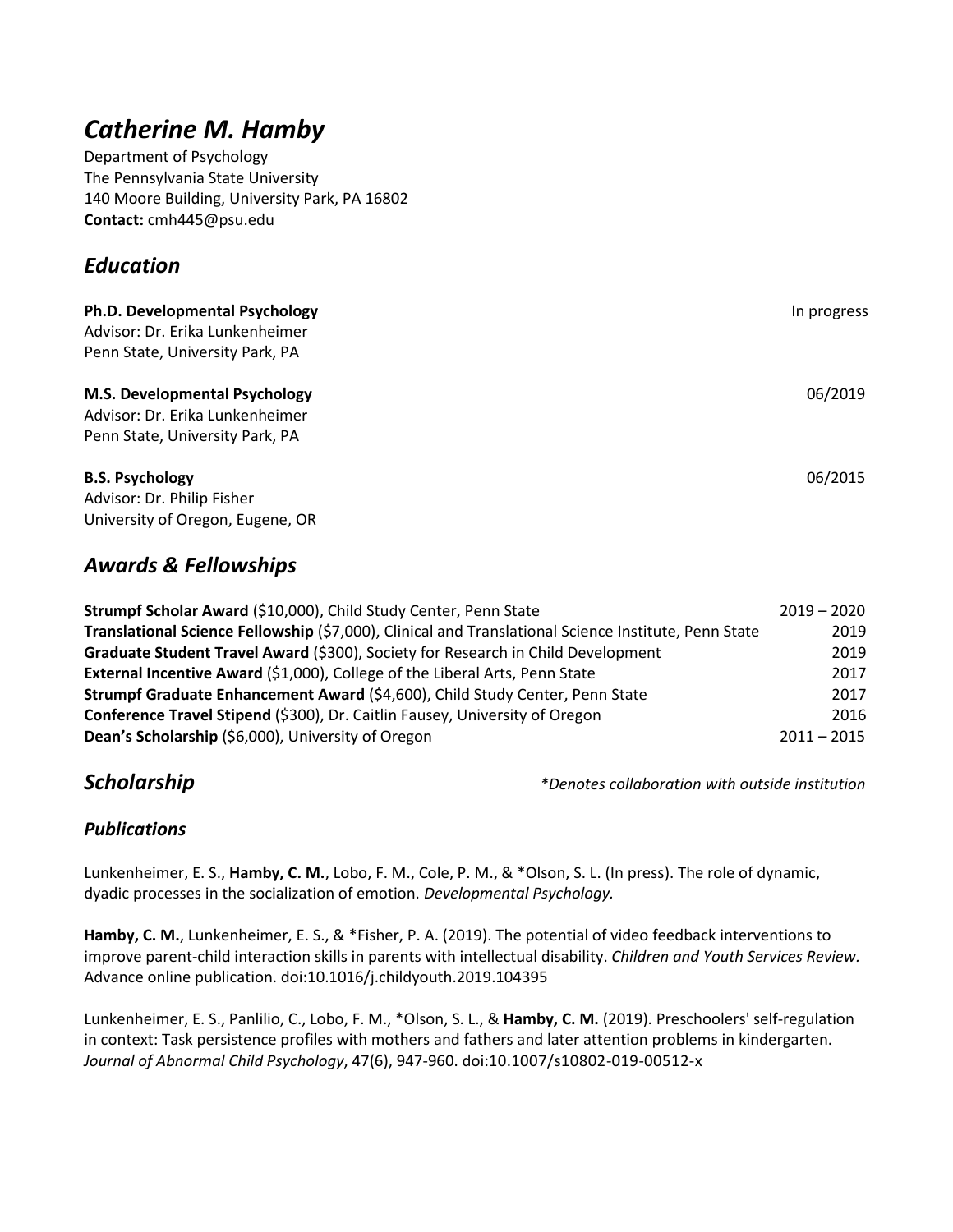#### *Manuscripts in Preparation*

**Hamby, C. M.**, Jackson, Y., & Lunkenheimer, E. S. (In preparation). Locus of control endorsed by youth in foster care and relations to stability and change in direct action coping across adolescence.

**Hamby, C. M.**, Lunkenheimer, E. S., \*Stoolmiller, M., & Brown, K. M. (In preparation). Mothers with higher cumulative risk are less likely to redirect off-task children with autonomy-supportive strategies.

#### *Conference Presentations*

Fronberg, K. M., **Hamby, C. M.**, Feinberg, M., Jones, D., Paul, I., \*Tikotzky, L., & Teti, D. M. (Accepted). Mothers' and fathers' psychopathology symptoms and coparenting expectations during the prenatal period. Individual paper presentation proposed to the National Council on Family Relations, Fort Worth, TX.

**Hamby, C. M.**, & Lunkenheimer, E. S. (2019). Early child behavior problems predict (some) trajectories of harsh parenting. Individual paper presented at the Mini-Conference on Multivariate/Longitudinal Methods, University Park, PA.

#### *Conference Posters* **\*\****Denotes undergraduate student mentee*

**Hamby, C. M.**, Lunkenheimer, E. S., & Jackson, Y. (2019). Locus of control and change in direct coping over time in adolescents in foster care. Poster proposed to the Child Maltreatment Solutions Network, University Park, PA.

Lobo, F. M., Skoranski, A. M., **Hamby, C. M.**, & Lunkenheimer, E. S. (2019). Positive and harsh parenting and parent-child parasympathetic processes. Poster presented to the Society for Prevention Research, San Francisco, CA.

\*\*Gayle, K. O., **Hamby, C. M.**, Brown, K. B., & Lunkenheimer, E. S. (2019). Fathers' perceptions of control, hostility, and children's emotion regulation. Poster presented to the Society for Research in Child Development, Baltimore, MD.

**Hamby, C. M.**, Lobo, F. M., \*\*Olbum, J. Z., & Lunkenheimer, E. S. (2019). Mothers' autonomy supportive versus directive strategies during a dyadic challenge task and children's cognitive ability. Poster presented to the Society for Research in Child Development, Baltimore, MD.

**Hamby, C. M.**, Skoranski, A. S., & Lunkenheimer, E. S. (2019). Maternal psychopathology symptoms, teaching behaviors, and child emotion regulation. Poster presented to the Society for Research in Child Development, Baltimore, MD.

Lobo, F. M., **Hamby, C. M.**, & Lunkenheimer, E. S. (2019). Understanding the parent-child coregulation patterns shaping child self-regulation. Paper presented to the Society for Research in Child Development, Baltimore, MD.

**Hamby, C. M.**, Lobo, F. M., & Lunkenheimer, E. S. (2018). Family routine consistency, maternal parenting style, and children's positive responsiveness to maternal autonomy support. Poster presented to the International Congress of Infant Studies, Philadelphia, PA.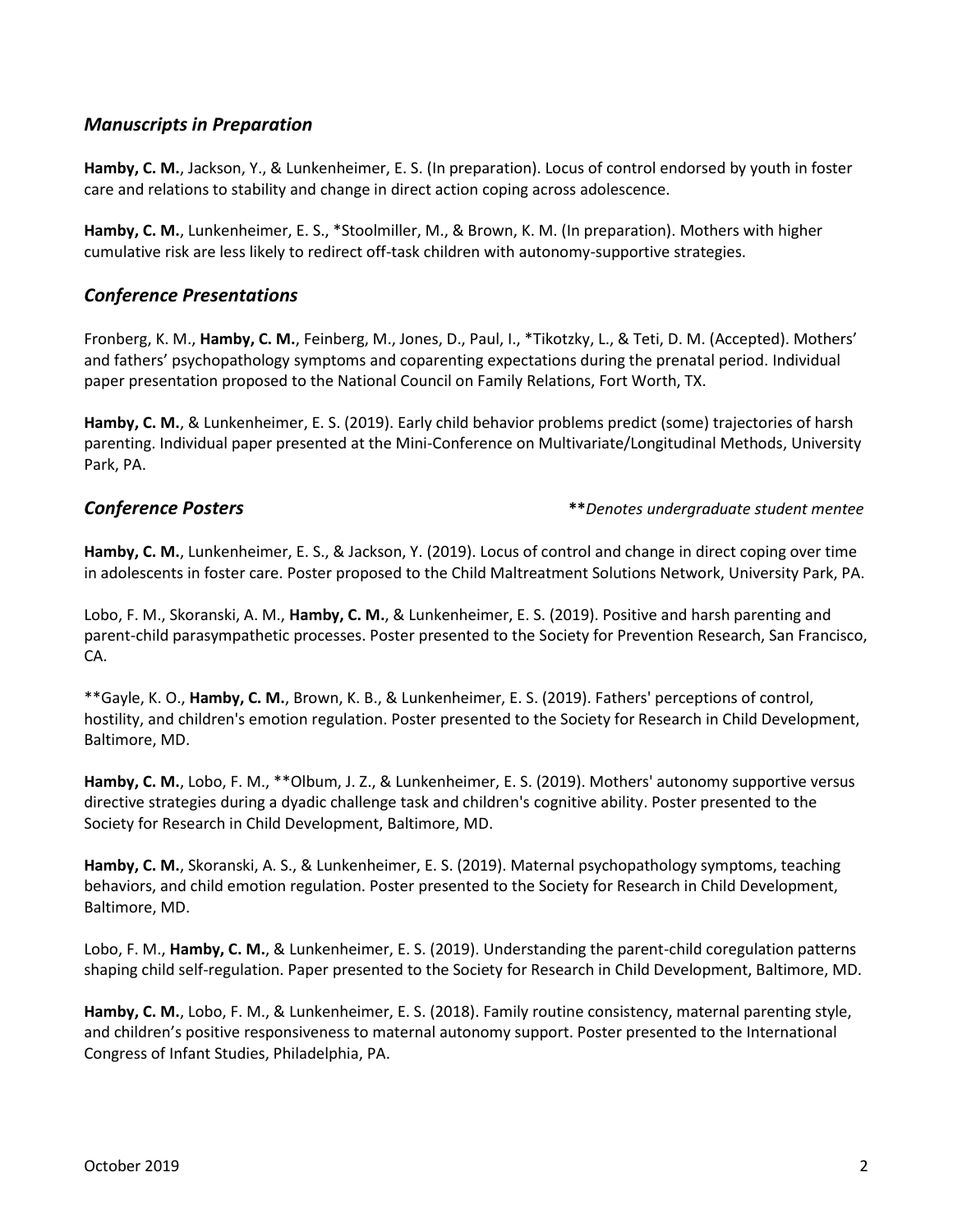Lobo, F. M., **Hamby, C. M.**, & Lunkenheimer, E. S. (2018). Parent risk factors, physiological coregulation, and preschoolers' behavioral dysregulation. Poster presented to the SPSP Parenting and Family Dynamics Preconference in Atlanta, GA.

## *Research Appointments*

#### **Graduate Research Assistant |** Dr. Douglas Teti11/2018 – present

Department of Human Development and Family Studies, Penn State, University Park, PA

- Code coparenting hostility/competitiveness in infant and toddler bedtime recordings
- Evaluate child attachment status in-home with the Attachment Card Sort method

#### **Project Coordinator & Graduate Research Assistant |** Dr. Erika Lunkenheimer 08/2017 – present

Department of Psychology, Penn State, University Park, PA

- Coordinate PaRenting in Stressful Moments (PRISM) project
- Collect in-home multi-day audio, heart rate, respiratory, and ecological momentary assessment data
- Measure respiratory sinus arrhythmia in parent-child interaction with Mindware BioLab
- Code second-by-second parent and child behavior/affect with Noldus Observer, Datavyu
- Develop and implement professional development curriculum for lab research assistants

#### **Lab Manager |** Dr. Caitlin Fausey01/2016 – 06/2017

Department of Psychology, University of Oregon, Eugene, OR

- Assisted on in-home multi-day studies using infant head cameras and LENA recorders
- Managed lab open science efforts, prepared data and code for Databrary and HomeBank
- Supervised team of 15+ research assistants including project and human subjects training
- Managed lab IRB documentation, personnel, and project management

#### **Post-Baccalaureate Research Assistant** | Dr. Philip Fisher 10/2015 - 10/2015 - 07/2016

Prevention Science Institute, University of Oregon, Eugene, OR

- Recruited and scheduled families for RCT of Keeping Parents Supported Preschoolers
- Managed participant communications over 18-month longitudinal involvement
- Collaborated with the Oregon Department of Human Services to recruit foster families
- Connected with community partners serving parents of children with disabilities
- Served as liaison between research and clinical project teams

### **Volunteer Research Assistant |** Dr. Dare Baldwin09/2015 – 12/2015

Department of Psychology, University of Oregon, Eugene, OR

- Assisted on project exploring the role of context in infant-directed speech
- Coded CHILDES transcripts using custom program in R

#### **Undergraduate Research Assistant |** Dr. Philip Fisher09/2014 – 06/2015

Prevention Science Institute, University of Oregon, Eugene, OR

- Prepared materials for Filming Interactions to Nurture Development, a video feedback intervention
- Edited parent-child interaction video to highlight demonstrations of supportive parenting
- Administered family assessments for RCT of Keeping Parents Supported Preschoolers
- Delivered semi-structured interviews with high-risk foster and kinship parents
- Administered multiple child and parent-child interaction tasks with children ages 2-6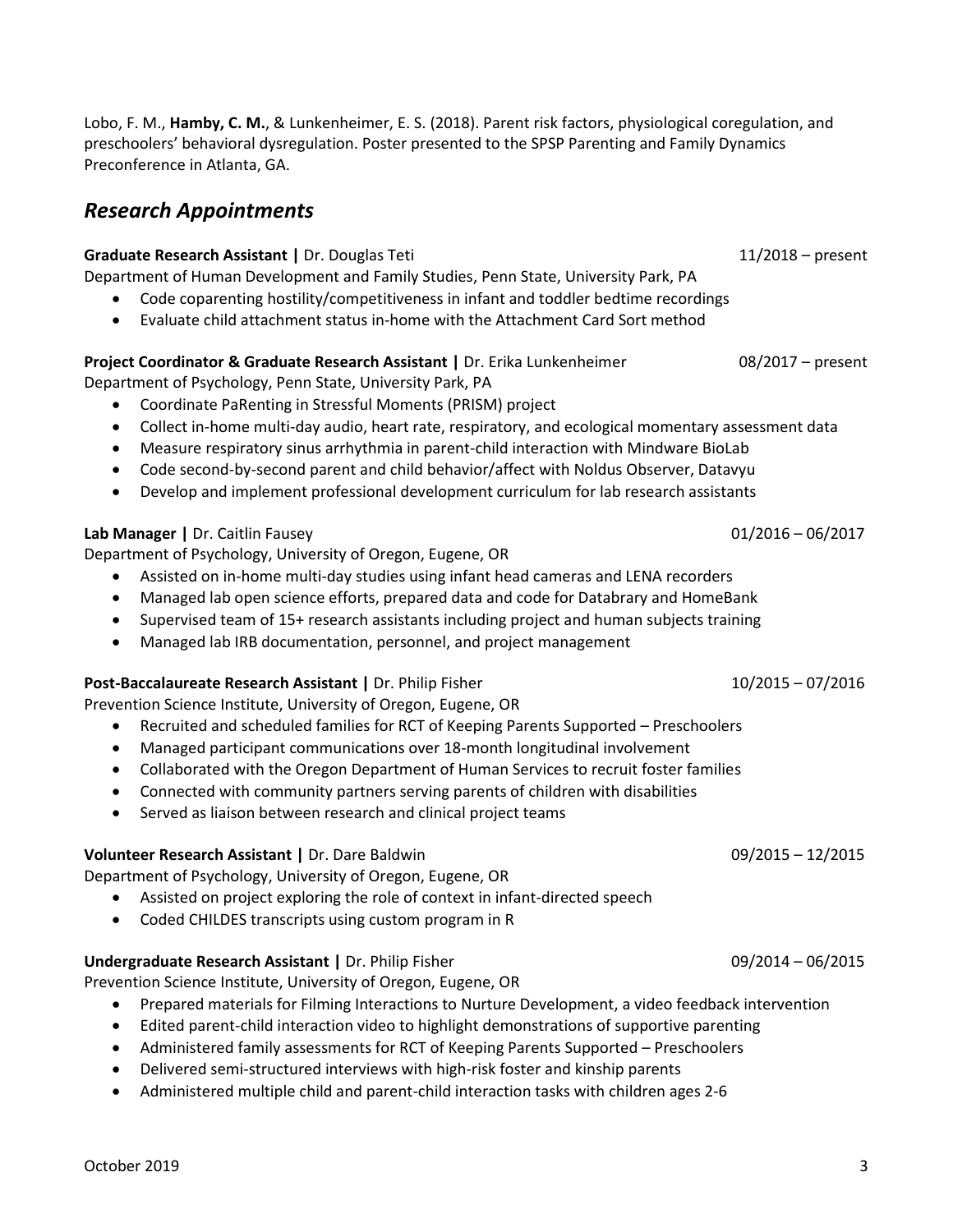#### **Undergraduate Research Assistant |** Multiple PIs09/2012 – 12/2014

Child and Family Center, Prevention Science Institute, University of Oregon, Eugene, OR

- Coded parent-child interaction video for second-by-second affect and dialogue using Noldus Observer
- Contributed to the Oregon Parent Project, Early Growth and Development Study, and Family Check-Up
- Maintained reliability on multiple coding schemes

## *Internships*

**Family Navigation Intern |** Dr. Renee Van Norman **1888 1888 12015 – 04/2015 12015 12015** 

Pearl Buck Center, Eugene, OR

- Directly supported the parenting skills of adults with intellectual disability
- Assisted in Center implementation of Filming Interactions to Nurture Development
- Conducted home visits to provide resources and child developmental screenings
- Adapted parent group materials and provided childcare for meetings

## *Teaching Experience*

| Lab Teaching Assistant   Introduction to Research Methods in Psychology (PSY301) | <b>Fall 2019</b> |
|----------------------------------------------------------------------------------|------------------|
| Department of Psychology, Penn State, University Park, PA                        |                  |

- Independently taught weekly supplementary study section with 20+ undergraduate students
- Contributed to design and evaluation of exams and paper assignments

## *Professional Activities*

#### *Service*

| Graduate Recruitment Weekend Coordinator, Developmental Psychology, Penn State  | 2019 |
|---------------------------------------------------------------------------------|------|
| Poster Competition Judge, Psi Chi Undergraduate Research Conference, Penn State | 2017 |
| Assistant Ad-Hoc Reviewer, Journal of Applied Developmental Psychology          | 2017 |

### *Affiliations*

| Society for Research in Child Development                     | $2018 - present$ |
|---------------------------------------------------------------|------------------|
| Parents and Children Together, Penn State                     | $2017 - present$ |
| International Congress of Infant Studies                      | $2016$ – present |
| Student Health Advisory Committee, University of Oregon       | 2015             |
| Policy and Standards Board, Pi Beta Phi, University of Oregon | $2012 - 2013$    |

#### *Outreach*

| Elementary school STEM promotion, Science-U, Penn State                        | 2017 |
|--------------------------------------------------------------------------------|------|
| Middle school STEM promotion, Think Outside the Beaker, Penn State             | 2017 |
| Family recruitment, Team Duckling Developmental Database, University of Oregon | 2016 |
| Participant childcare, Keeping Parents Supported, University of Oregon         | 2015 |
| Participant childcare, Oregon Parent Project, University of Oregon             | 2013 |